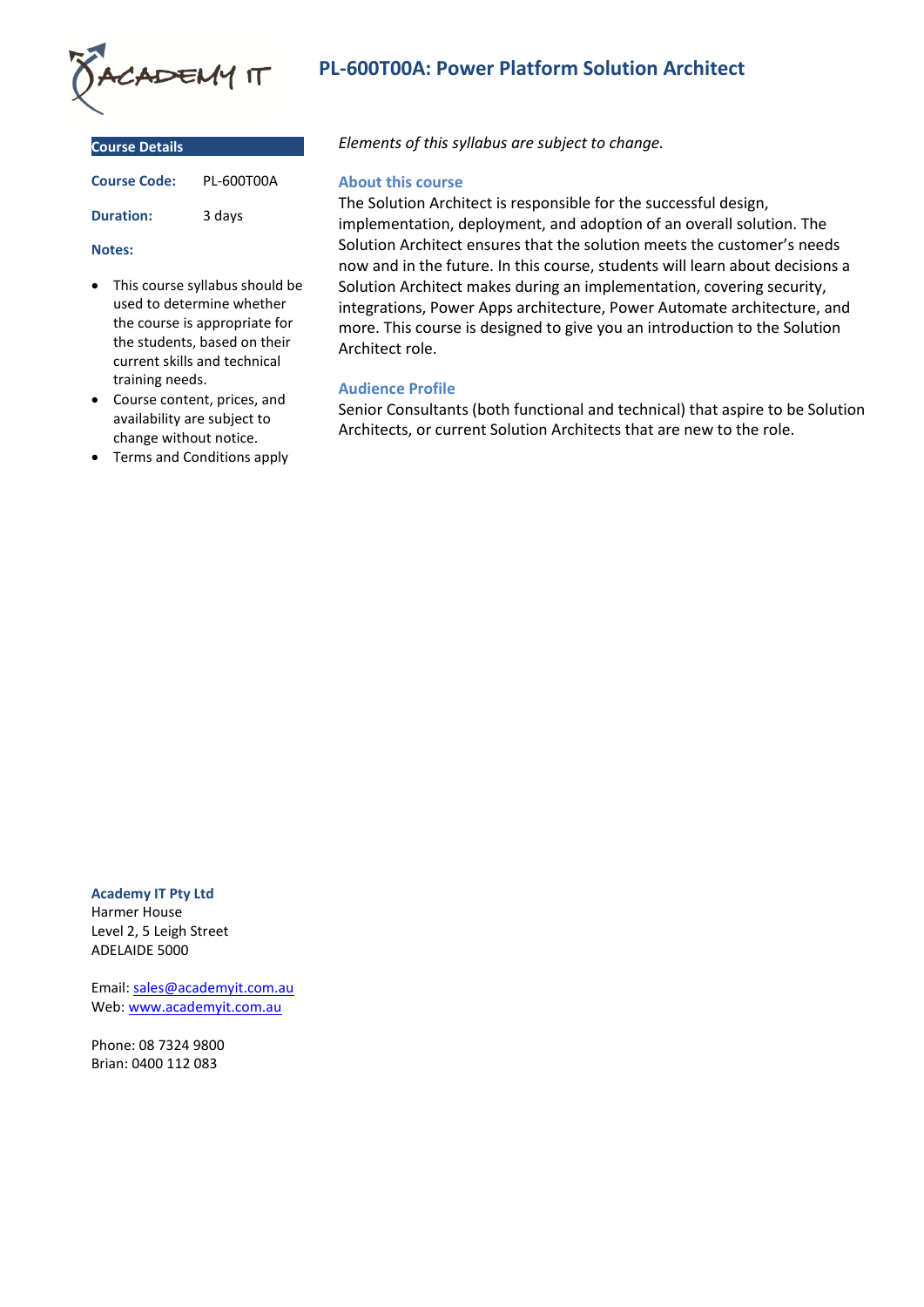

# **Table of Contents**

# **Module 1: Becoming a Solution Architect/Getting to know your customer**

#### **Lesson**

- Define a Solution Architect
- Role of a Solution Architect on projects
- Project Methodology
- Getting to know your customer
- Group exercise Getting to know your customer

# **Module 2: Conceptualizing the design from requirements**

#### **Lesson**

- How to lead the requirement collection effort
- Using fit gap analysis
- Pillars of good architecture
- Blueprinting the solution architecture
- Group exercise Design from requirements

# **Module 3: Project governance and working as a team**

## **Lesson**

- Solution Architect's role in project governance
- Techniques for keeping a project on track
- Scenarios that could cause a project to fail
- Group exercise Project governance and working as a team

# **Module 4: Microsoft Power Platform Architecture**

## **Lesson**

- Key Microsoft Power Platform architecture components
- Understand how platform design and limits influence solution architectures
- Updates and feature releases
- Understand how to communicate how the platform meets customer needs

# **Module 5: Data Modeling**

# **Lesson**

- Data model influences
- Data model strategy
- Data types
- Data relationships
- Group exercise Data modeling

# **Module 6: Analytics and artificial intelligence**

# **Lesson**

- Planning and evaluating requirements
- Operational reporting
- Power BI
- Enterprise BI
- Pre-built insights and custom AI

## **Module 7: Power Apps Architecture**

#### **Lesson**

- Discuss options for apps and how to choose where to start
- Discuss app composition options
- Using components as part of your app architecture
- Considerations for including Portals as an app in your architecture
- Group exercise Power Apps Architecture topics

# **Module 8: Application Lifecycle Management (ALM)**

## **Lesson**

- Microsoft vision and Solution Architect's role in ALM
- Environment strategies
- Defining a solution structure for your deliverable

## **Lab : ALM Hands-on Lab**

## **Module 9: Power Automate Architecture**

## **Lesson**

- Discuss options for automation and custom logic
- Review considerations for using triggers and common actions
- Explore using Business Process Flows (BPF) to guide users through business processes
- Group Exercise Evaluate scenarios for Power Automate usage

**Module 10: Security Modeling**